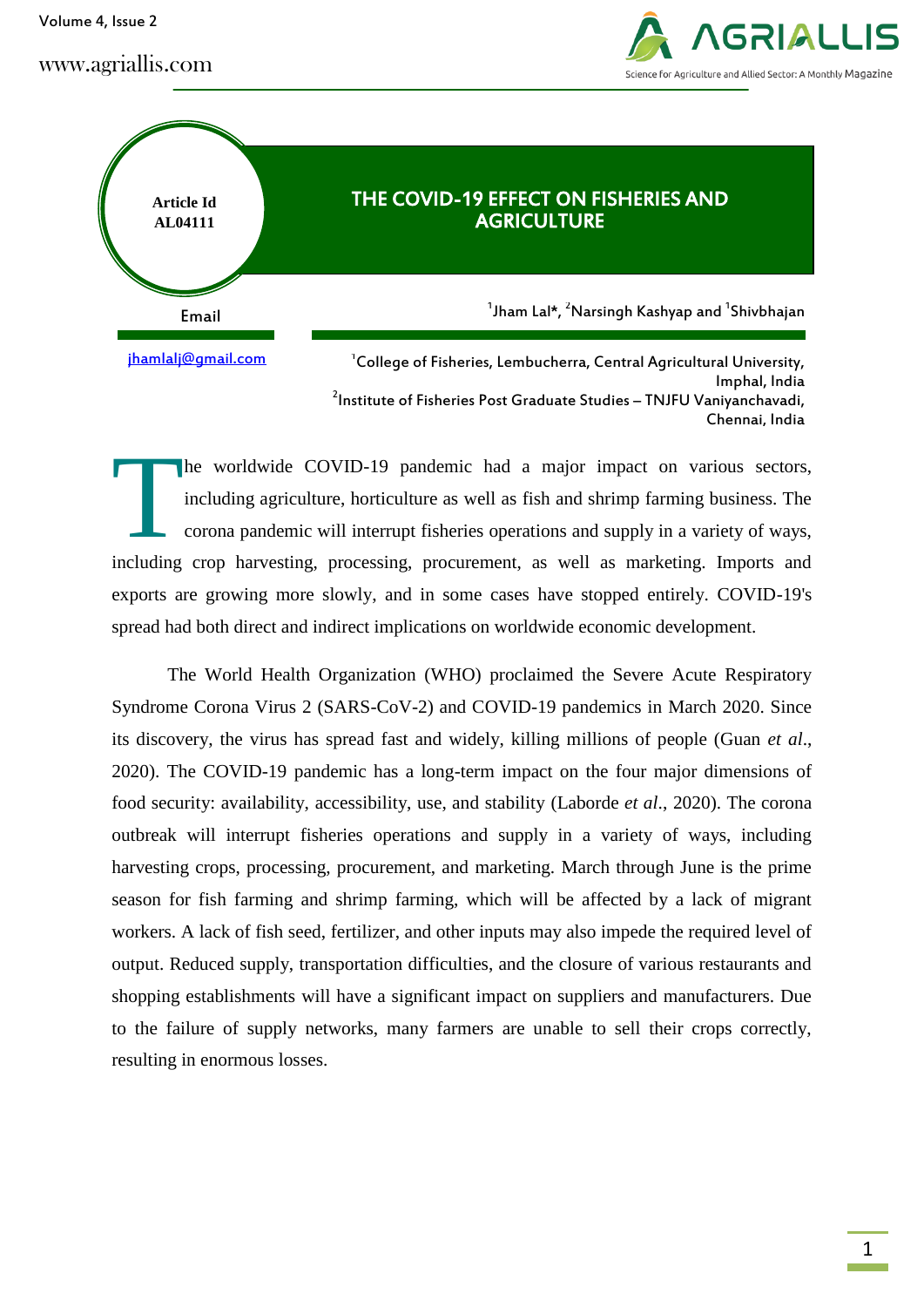

## **The COVID-19 prevention**

In those civilizations, COVID-19 preventative measures like lockdown, stay-at-home orders, mass quarantine, and transportation halt are extremely difficult. Imports and exports are moving more slowly, and in some cases have ceased entirely. Because of the lockdown imposed in numerous countries, the transport sector has also ceased operations, disrupting the supply chain for vital items, including food (Reardon *et al*., 2020) and humanitarian supplies supplied by various organizations.

## **Food Sectors**

Agriculture, fisheries, and aquaculture have already experienced serious economic consequences and job losses as a result of decreased production capability and disturbed distribution channels (FAO and CELAC 2020). Food insecurity, like the virus, will disproportionately impact disadvantaged groups; thus, potential disruptions to food production and supply networks remain a major concern (Gregory *et al*. 2005).

# **Impacts on the Fisheries Sector**

The fisheries sector employs about 14 million people in India, with the COVID-19 epidemic affecting the livelihoods of over 9 million active fishers, 80 percent of whom are small-scale fishers. The nationwide lockdown has had a significant impact on both the capture as well as culture fisheries sectors. Transportation, migrant labour, and trade disruptions have all had an impact on the supply chain for aquaculture and aqua-food products. Due to transportation constraints, shrimp seeds were scarce, feeds, liming material, and related aquaculture materials (e.g. aqua drugs). Restrictions and closures of national and international markets, as well as the foodservice sector, including restaurants, hotels, catering services, and school/office canteens), led to a dramatic drop in the market, consumer preferences, and the post-harvesting processing sector. This circumstance has a significant impact on the majority of women working in the post-harvest economy. Small-scale fisherman confronts grave danger in coastal India, where a day's catch buys that night's dinner (Mohanty *et al*., 2020).

# **Impacts on the Agriculture Sector**

Normal life has been severely disrupted as a result of the country-wide lockdown, with approximately 50–60% of all agricultural activity halting. More than half of India's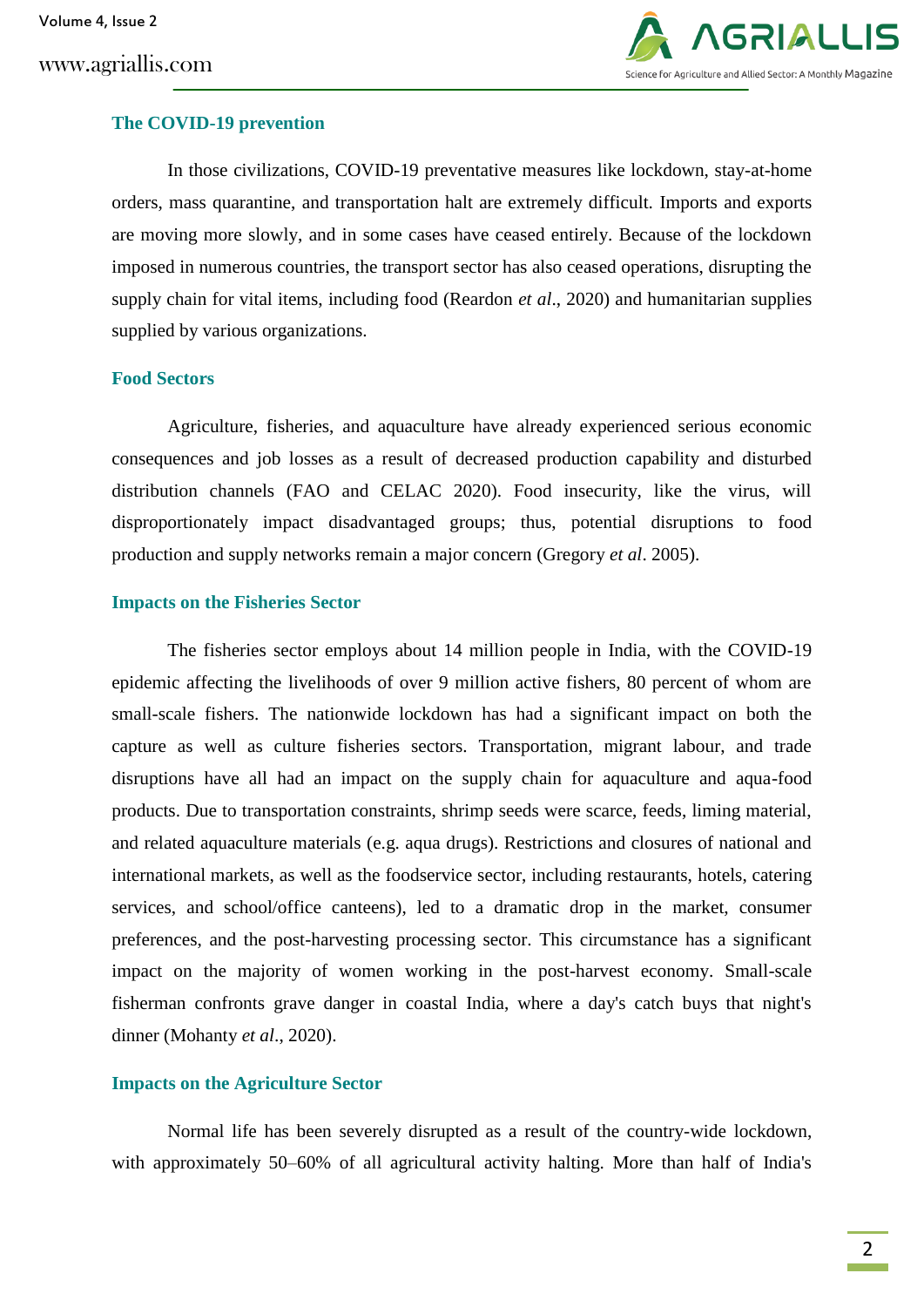

workforce works in agriculture, fishery, and related industries. Food systems present a risk, and agricultural expansion may slow in the medium and long run. Due to social distance standards, agricultural labourers were unable to continue work and were obliged to reverse their journey. With fewer than 2 hectares of land, about 85% of Indian farmers are small and marginal, relying primarily on seasonal crops. In most parts of India, the summer/rabi crops were ready for harvest when phase-I of the lockdown brought everything to a halt. Plantation crops like bananas, coffee, and pepper were harvested at this time. The harvest of summer/rabi crops was postponed due to COVID-19 and the lockdown, mostly due to a lack of workers, machinery (tractors, harvesters, threshers, etc.), social-distancing norms, and travel/movement restrictions. Farmers who produce perishable items like fruits, flowers, and vegetables, in particular, suffered massive losses.

# **Conclusion**

The nationwide shutdown has had a significant impact on both the catch and culture fisheries sectors. Agriculture employees were unable to return to work due to social distancing conventions, forcing many to reverse migrate. Transportation barriers and worker movement limitations will have a direct impact on the farming and processing industries. The global pandemic of COVID-19 has had a particularly devastating effect on food supply chains. COVID-19's spread had both direct and indirect implications on worldwide economic development.

## **Reference**

- Gregory, P. J., Ingram, J.S.I. and Brklacich, M. (2005). Climate change and food security.*Philos Trans R Soc Lond B Biol Sci*., 360(1463):2139–2148. doi:10.1098/rstb.2005.1745.
- Guan, D., Wang, D., Hallegatte, S., Davis, S.J., Huo, J., Li, S., Bai, Y., Lei, T., Xue, Q., Coffman, D., Cheng, D., Chen, P., Liang, X., Xu, B., Lu, X., Wang, S., Hubacek, K. and Gong, P. (2020). Global supply-chain effects of COVID-19 control measures. *Nat. Hum. Behav*., 4, 1–11.

Laborde, D., Martin, W., Swinnen, J. and Vos, R. (2020). COVID-19 risks to global food security. *Science,* 369, 500–502.